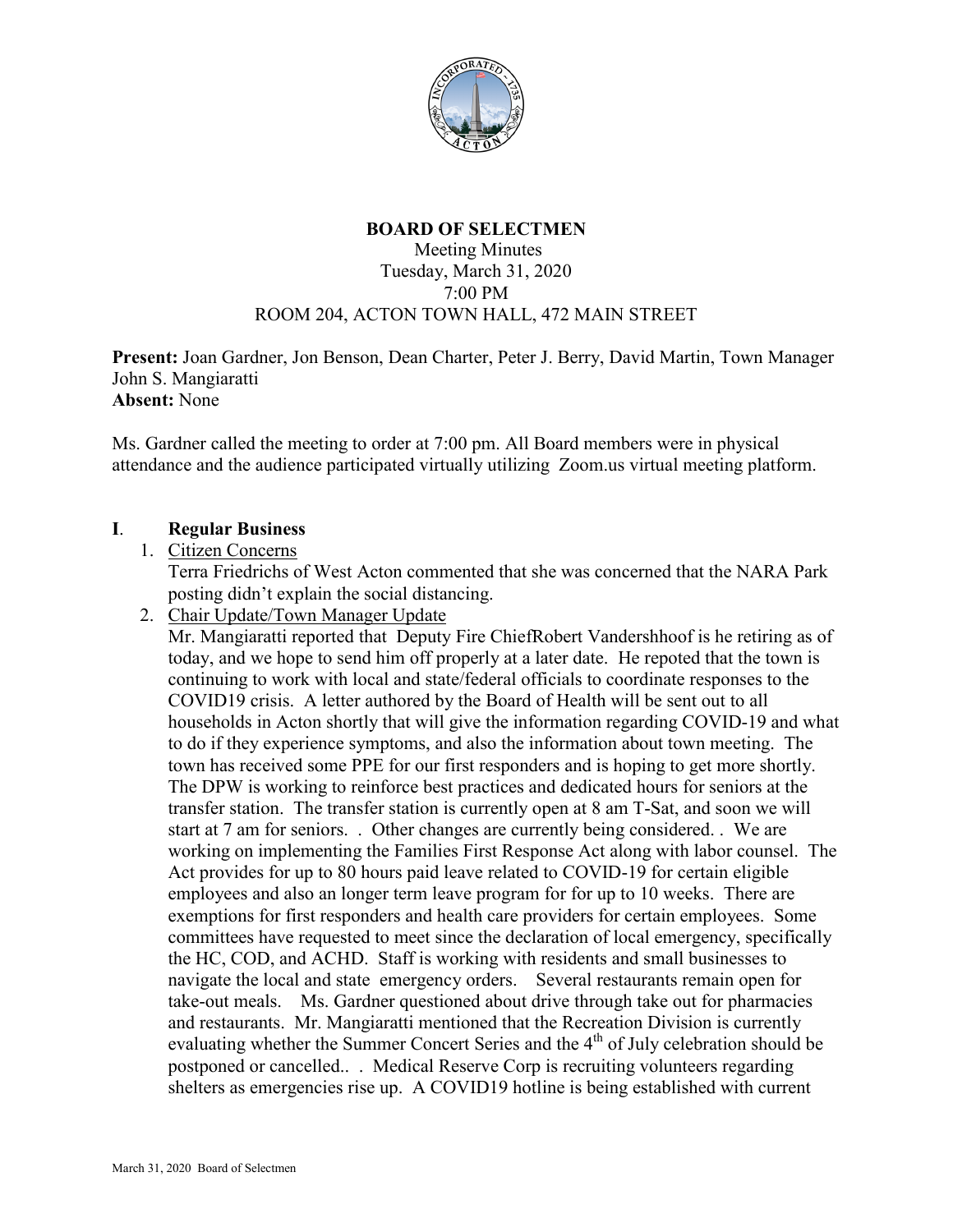

information and direct access to key COVID related services. It will soon be staffed with remote employees..

# **II. New/Special Business**

3. Continue Discussion on COVI-19 and Updates

Mr. Charter questioned about employees at home that may be utilized for alternative job duties rather than sitting at home and not doing anything. Mr. Berry continued with questions regarding the Families First Act and regards to public safety employees if they are exempt. Mr. Mangiaratti understanding is those employees would be exempt. Mr. Berry understands the act involves 80 hours paid leave. Mr. Mangiaratti commented that he will continue to have discussion regarding specific concerns from employees who may have issues with child care regarding the evolving Families First Act (and employees of the Town), and is looking for the Board's input and looking to finalize the Act tomorrow. Mr. Berry question regarding private industry worker are essentially getting a tax credit, but the Town doesn't pay taxes, so not necessarily applies to town employees. Mr. Mangiaratti stated that the town does not pay taxes, so we are currently reviewing other options on how this would apply. Mr. Martin made comments about the restaurants doing a great job. BOH will be meeting regarding their draft of most recent order to close conservation land and the town parks. Public comments have been against that decision. Mr. Martin questioned about the child care facilities for first responders and health care workers. Marianne Fleckner joined in via teleconference explaining the new Family First Corona Virus Care Act and explained that there are exemptions for health care providers and first responders and we are still evaluating the possible the impacts. Ms. Fleckner is confident with the decisions moving forward with the act for the employees.

Mr. Berry questioned about the decision of the Board of Health in regards to access to NARA Park and the town trails. Mr. Berry commented on the BOH moving picnic tables to discourage congregating. Mr. Berry commented on the BOH meeting virtually and working well and agrees with Mr. Martin to meet remotely for future meetings. There was consensus of the Board to stop meeting in-person and to instead conduct meetings virtually during this state of emergency

Mr. Mangiaratti explained to the Board that several committees requested to meet remotely.

Mr. Benson moves to authorize the HC, COD, and ACHC to meet remotely, Mr. Martin seconds. The Board voted 5-0. The motion carries.

Mr. Benson updated the Board about the COVID-19 Impact Fund enacted by the A-B United Way to assist families during this crisis and targeted to raise \$175 K.. Mr. Benson urges people to donate if possible.

4. Discuss Federal and State Directives Related to COVID-19

Mr. Mangiaratti confirmed that a majority of the conversation previously was covered regarding the State and Federal level response.